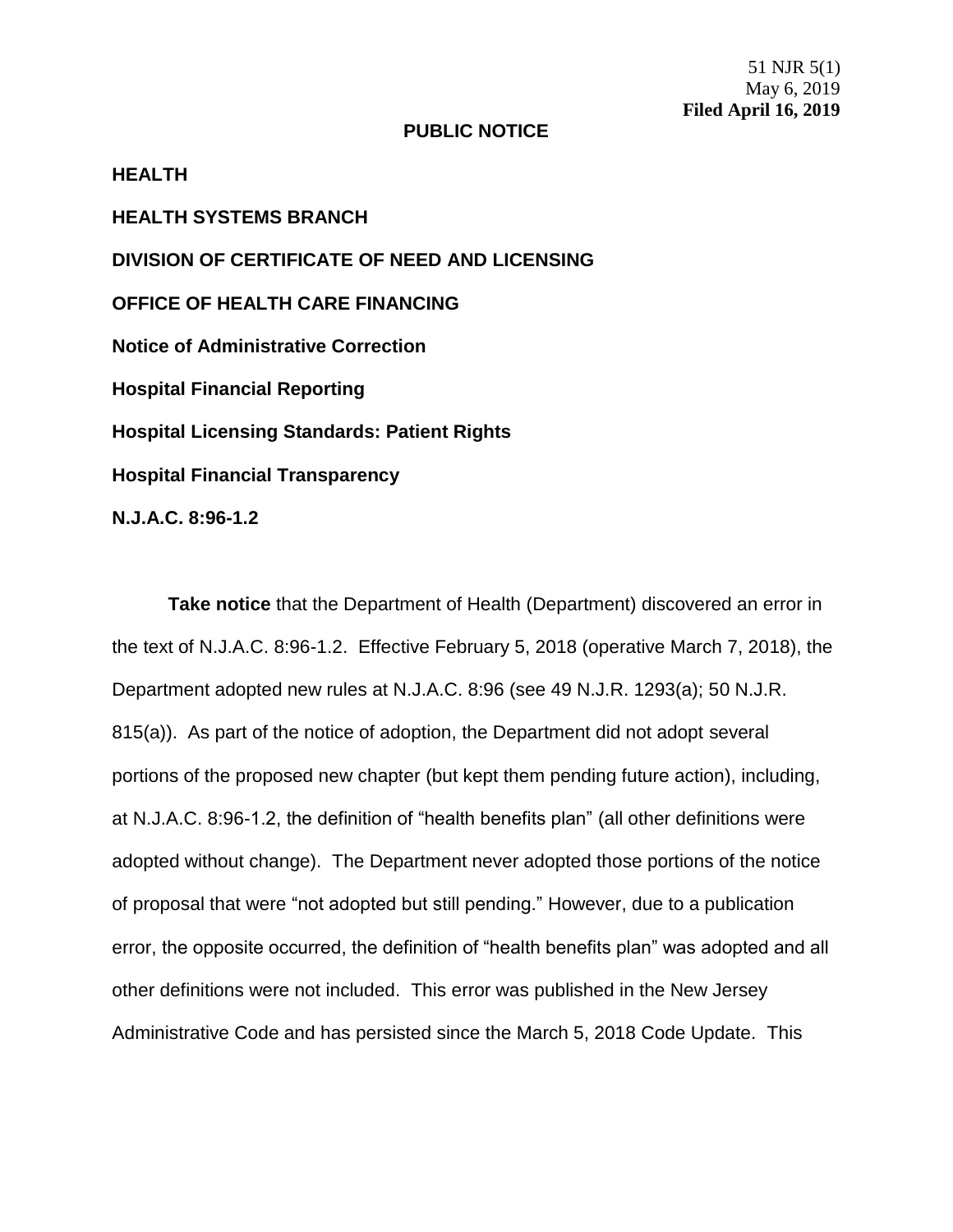error is corrected through this notice of correction. This notice of administrative correction is published pursuant to N.J.A.C. 1:30-2.7.

**Full text** of the corrected rule follows (additions indicated in boldface **thus**; deletion indicated in brackets [thus]):

## SUBCHAPTER 1. GENERAL PROVISIONS

## 8:96-1.2 Definitions

(a) The following words and terms, as used in this chapter, shall have the following meanings unless the context clearly indicates otherwise:

["Health benefits plan" means a plan that pays or provides hospital and medical expense benefits for covered services, and is delivered or issued for delivery in this State by or through a carrier, but does not include the following plans, policies, or contracts: Medicaid, Medicare, Medicare Advantage, accident only, credit, disability, long-term care, TRICARE supplement coverage, coverage arising out of a workers' compensation or similar law, automobile medical payment insurance, personal injury protection insurance issued pursuant to P.L. 1972, c. 70 (N.J.S.A. 39:6A-1 et seq.), a dental plan as defined pursuant to section 1 of P.L. 2014, c. 70 (N.J.S.A. 26:2S-26), and hospital confinement indemnity coverage.]

**"American Institute of Certified Public Accountants" or "AICPA" means the entity by that name for which the contact information is AICPA, 220 Leigh Farm Road, Durham, NC 27707-8110, telephone (888) 777-7077, telefacsimile (800) 362- 5066, website: http://www.aicpa.org.**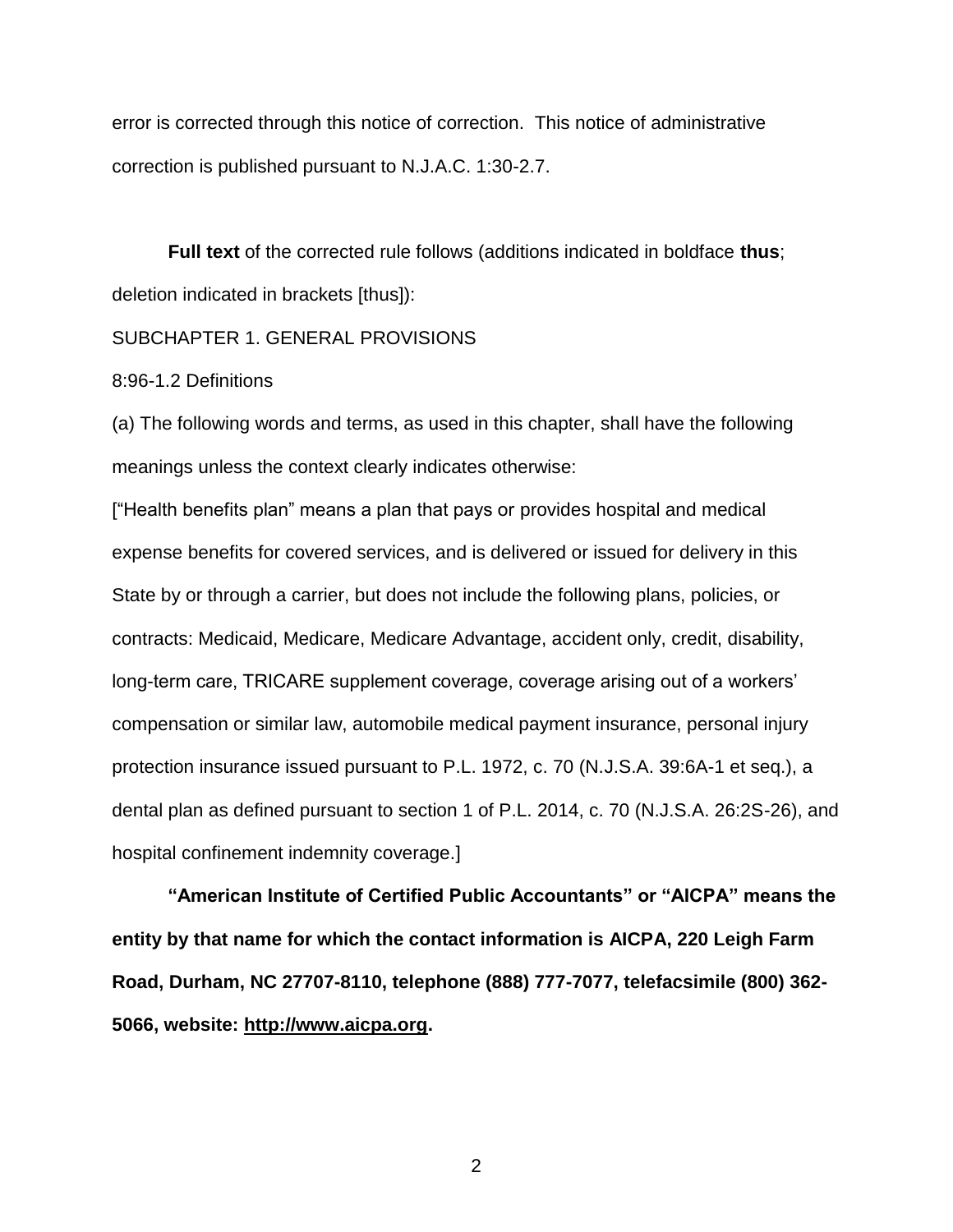**"Audited," as used to describe financial statements, or a statement of operations or income, means that an independent certified public accountant (ICPA) audited the subject document(s) using GAAS, and attested thereto as presented in accordance with GAAP.**

**"Department" means the New Jersey Department of Health, for which the contact information for submissions that this chapter requires is:**

**1. By regular mail:**

**Hospital Finance and Charity Care Program**

**New Jersey Department of Health**

**PO Box 360**

**Trenton, NJ 08625-0360**

**2. By overnight delivery service or hand delivery:**

**Hospital Finance and Charity Care Program**

**New Jersey Department of Health**

**225 East State Street, 2nd Floor, West Wing**

**Trenton, NJ 08608-1800**

**3. By electronic mail: financial.reports@doh.nj.gov**

**"Electronic Data Gathering Analysis and Retrieval system" or "EDGAR system" means an online web-based platform that the United States Securities and Exchange Commission operates at** https://www.sec.gov/edgar.shtml**.**

**"Electronic Municipal Market Access system" or "EMMA® system" means an online web-based platform that the Municipal Securities Rulemaking Board operates at http://emma.msrb.org.**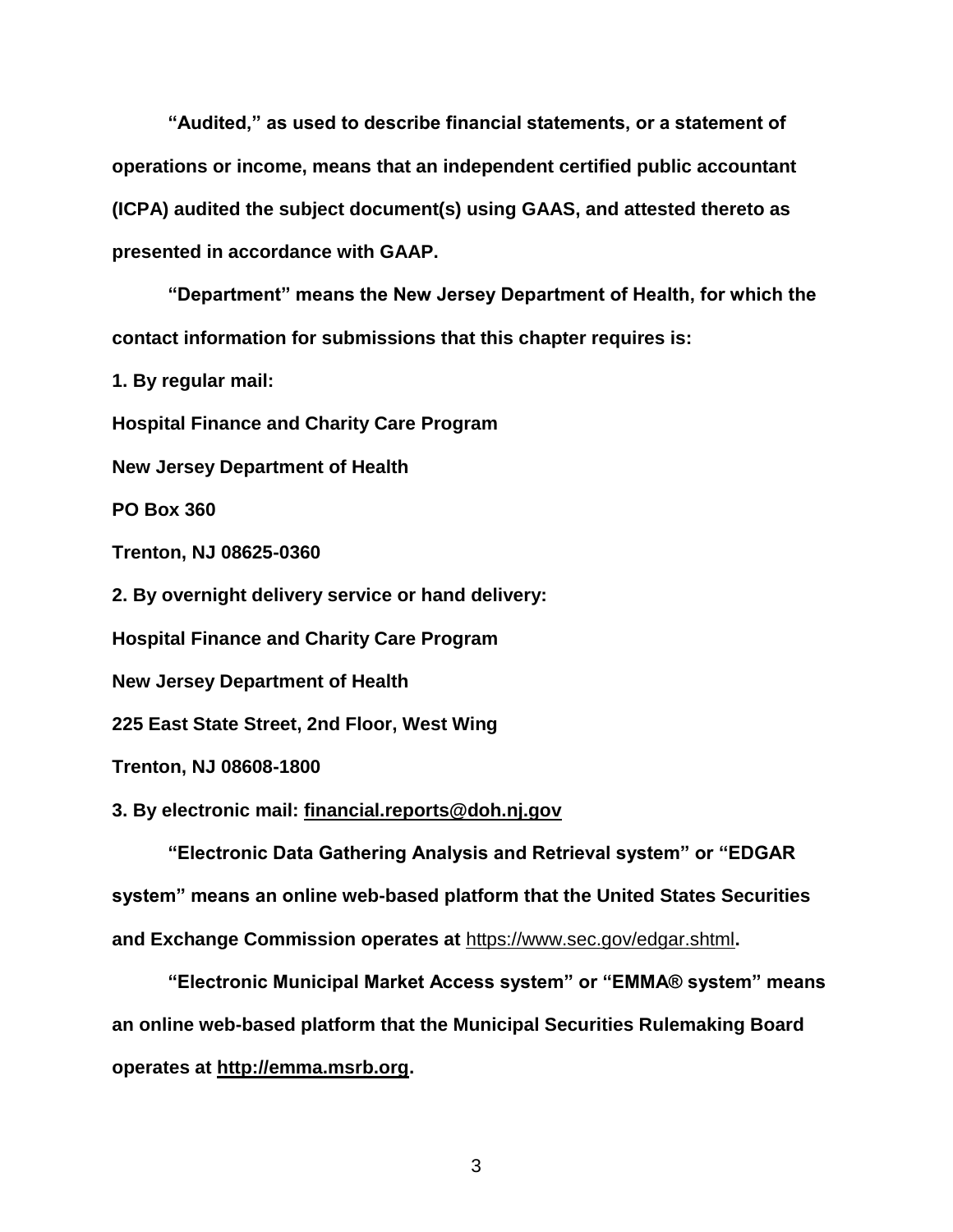**"Financial statements" means, collectively, the statements, schedules, and notes that GAAP requires for presentation of financial statements.**

**"Generally accepted accounting principles" or "GAAP" means the accounting principles that a reporting entity determines to be applicable, and that are generally accepted in the United States as authoritative by:**

**1. The Financial Accounting Standards Board (FASB) with respect to nongovernmental entities, as articulated in the** *Financial Accounting Standards Board Accounting Standards Codification®* **(2009), as amended and supplemented, available at www.fasb.org, and from the FASB at 401 Merritt 7, PO Box 5116, Norwalk, CT 06856-5116; or**

**2. The Governmental Accounting Standards Board (GASB) with respect to State and local governmental entities, as articulated in the GASB** *Codification of Governmental Accounting and Financial Reporting Standards* **(2017), as amended and supplemented, available at [www.gasb.org,](http://www.gasb.org/) and from the GASB at 401 Merritt 7, PO Box 5116, Norwalk, CT 06856-5116.**

**"Generally accepted auditing standards" or "GAAS" means the auditing standards that are generally accepted in the United States as authoritative, as specified in the AICPA** *Professional Standards* **(2015), as amended and supplemented, available from the AICPA.**

**"Hospital" means a general hospital that the Department licenses pursuant to N.J.A.C. 8:43G.**

**"Reporting period" means the reporting period a hospital specifies pursuant to N.J.A.C. 8:31B-4.6.**